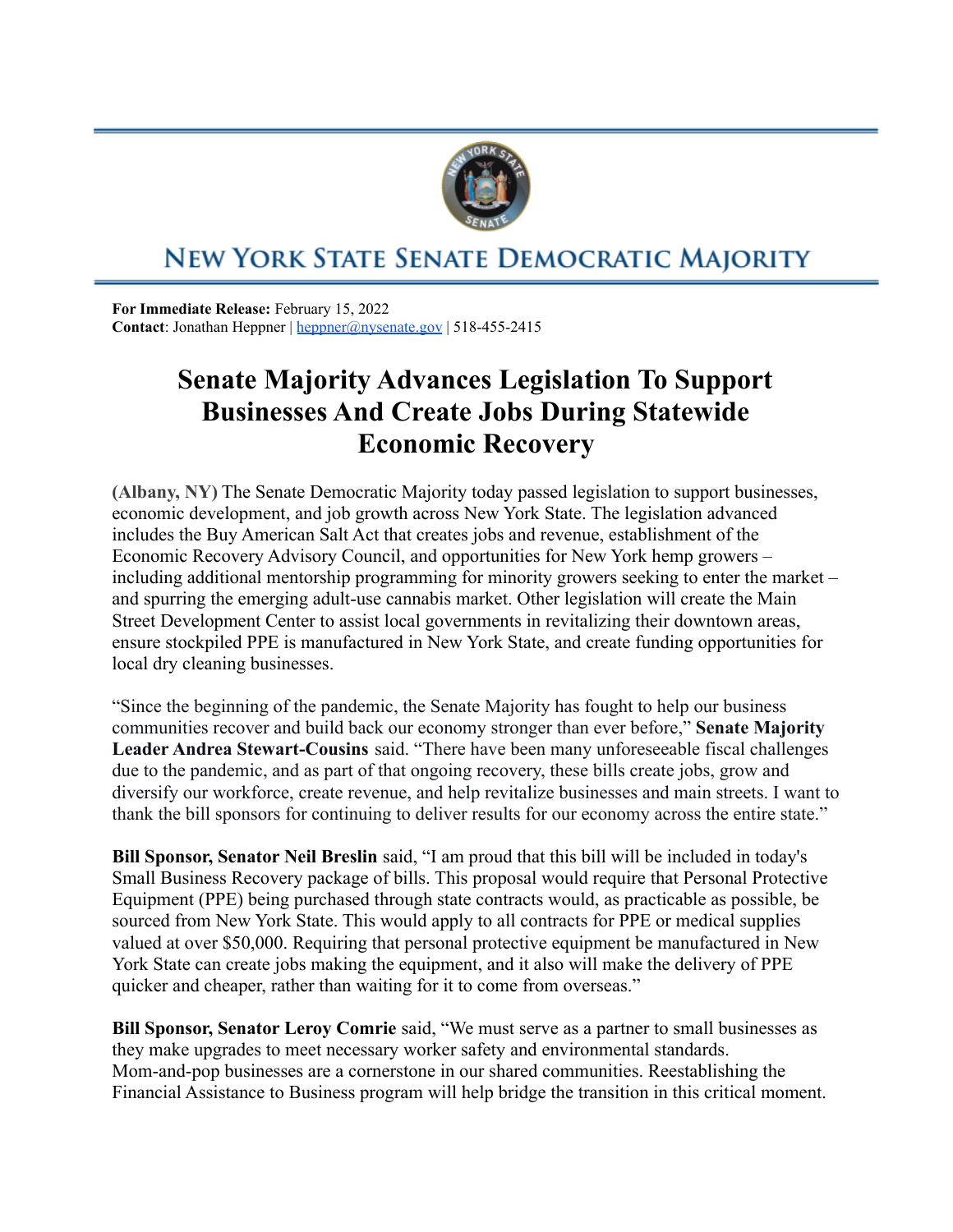As we recover from the pandemic, we must remember the unique hardships small businesses have faced and adopt policies that foster healthy, safe workplaces and foster small business success."

**Bill Sponsor, Senator Michelle Hinchey** said, "Last year, with the historic passage of the MRTA, New York set the foundation for a legal cannabis industry predicated on social equity, inclusion, and ensuring that economic success stays local. To achieve these goals and create a truly circular economy, we need New York farmers to begin the growing process now so that when cannabis dispensaries open, we can fill shelves with quality New York-grown products. Our existing hemp growers, who have been some of the hardest hit by market fluctuations, already have the knowledge base to meet this need, and I'm proud to sponsor legislation to help them obtain conditional licenses, which will allow New York to implement its cannabis program faster. My bill will also help advance the critical social equity goals laid out in the MRTA by establishing mentorship programs that bring more BIPOC growers into the fold to strengthen diversity in agriculture and deliver opportunities for all who want to be part of this exciting space. I'm happy to join my colleagues in advancing legislation today that supports the New York business community and grateful for their support of my bill recognizing farm businesses as an important part of our economic recovery."

**Bill Sponsor, Senator Anna Kaplan** said, "So many of our State's small businesses barely survived the challenges of the pandemic, and the path forward continues to be uncertain as we navigate a recovery that isn't as simple as any of us would have hoped. The success of our business community and our economic recovery will depend on our Government's ability to be nimble and smart as we move forward and continue to provide targeted assistance where needed, and my bill to create a Coronavirus Economic Recovery Advisory Council will allow us to do just that. I'm grateful for Senate Majority Leader Andrea Stewart-Cousins for ensuring our small businesses and our economic recovery are priorities for the Senate Majority, and I thank my colleagues for their support of this common-sense initiative."

**Bill Sponsor, Senator Tim Kennedy,** said, "As we Build Back Better from the COVID-19 pandemic, it's imperative that New York prioritize efforts to re-energize our economy. Through my Buy American Salt bill, as well as the many pieces of legislation included in this package, the Senate is investing in the recovery of small businesses statewide, and demonstrating a clear commitment to job growth, advancing new streams of revenue, and creating sustainable opportunities for New Yorkers to thrive post-pandemic."

The legislation passed by the Senate Democratic Majority includes:

- **Buy American Salt Act:** This legislation, Senate bill [S.3908A,](https://www.nysenate.gov/legislation/bills/2021/s3908/amendment/a) sponsored by Senator Tim Kennedy, ensures all rock salt, sodium chloride, and all supplies used in the performance of a government contract within the State will be mined or hand harvested in the United States. Locally sourced rock salt will help bring jobs to our State, as well as create a new source of funding for New York.
- **NYS Coronavirus Economic Recovery Advisory Council:** This legislation, Senate bill [S.3098D](https://www.nysenate.gov/legislation/bills/2021/s3098/amendment/original), sponsored by Senator Anna Kaplan, establishes the New York State Advisory Council on Coronavirus Economic Recovery and Workforce Development which will work to promote economic development and collaboration opportunities.